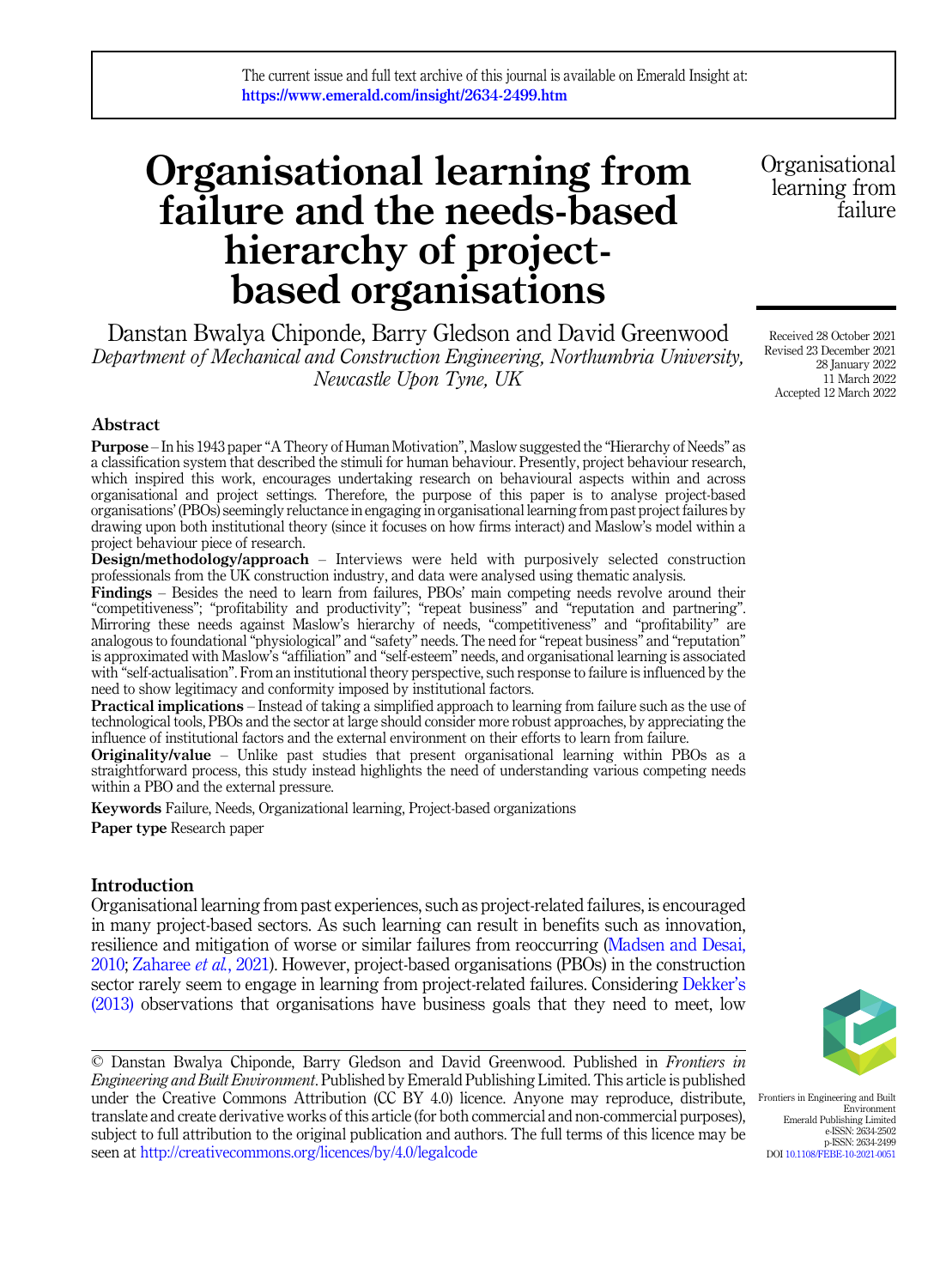<span id="page-1-0"></span>**FEBE** 

engagement in learning from project-related failures amongst PBOs may be associated with the challenge of trying to meet more immediate competing business goals. Therefore, the main objective of this study is to contribute to the growing body of project behaviour research ([Unterhitzenberger, 2021](#page-10-0)) by identifying the competing needs of construction PBOs and understanding their influence on the process of learning from failures. This is based on the understanding that though opportunities present themselves in learning from past experiences or adopting new technological advancements and methodologies, PBOs tend to respond otherwise by focusing on meeting more immediate organisational needs which in most instances are profitability and competitiveness.

# Theoretical background

Though it is acknowledged that learning from past experiences enhances organisations' performance, there are challenges that hinder the successful implementation of that process ([Zaharee](#page-11-0) et al., 2021). To better understand PBOs' rather slow response to learning from failure, the study adopts institutional theory which elaborates the influence of norms and practices on organisations' strategic responses or behaviour.

# Institutional factors influencing PBOs strategic response

Fundamentally, [Yin and Jamali \(2021\)](#page-11-0) contend that organisational strategic responses are in part influenced by the external environment via institutional factors. These include demand for social legitimacy, professionalism, competition, conformance and economic efficiency ([DiMaggio and Powell, 1983;](#page-10-0) [Oliver, 1991](#page-10-0); [Yin and Jamali, 2021](#page-11-0)). Consequently, organisations will either comply or avoid conforming to such external demands as observed in recent studies by [Kerlin](#page-10-0) et al. (2021) and [Yin and Jamali \(2021\).](#page-11-0) To illustrate such responses or behaviour amongst PBOs with respect to learning from failures, it is worth considering strategic responses identified earlier by [Oliver \(1991\)](#page-10-0) as shown in Table 1. For purposes of scoping, this study is focused on "acquiescence" and "avoidance" types of responses.

Responses in Table 1 above can be attributed to two factors identified by [Oliver \(1991\)](#page-10-0), namely the "context" or external pressure, and "internal interests/motives" of an organisation.

Context factors. Context factors highlight the fact that organisations are interconnected with [Yin and Jamali \(2021\)](#page-11-0) recommending that it is either organisations "collaborate" or "collide". Consequently, for survival, organisations should be responsive to external demands and expectations such as social worthiness and stability [\(Santos and Pache, 2010\)](#page-10-0). Specifically, the external environment/context is influenced by the three institutional pillars, these being: Regulatory Pillar – via regulatory bodies such as the Health and Safety

|                                                                                   | Tactics<br><b>Strategies</b> |                               | Examples                                                                                                           |  |  |
|-----------------------------------------------------------------------------------|------------------------------|-------------------------------|--------------------------------------------------------------------------------------------------------------------|--|--|
|                                                                                   | Acquiescence                 | Habitat, imitate,<br>comply   | Following demands; mimic institutional models, obey rules and norms                                                |  |  |
|                                                                                   | Compromise                   | Balance, pacify.<br>bargain   | Balance, accommodating multiple constituents' expectations;<br>negotiate with other institutional stakeholders     |  |  |
|                                                                                   | Avoidance                    | Conceal, buffer<br>escape     | Disguising nonconformity; changing goals, activities or domains                                                    |  |  |
| Table 1.<br>Strategic responses by<br>organisations to<br>institutional processes | Defy                         | Dismiss, challenge,<br>attack | Ignore explicit norms and values; contest rules and requirements;<br>assault the source of institutional pressure  |  |  |
|                                                                                   | Manipulation                 | Co-opt, influence<br>control  | Import influential constituents; shaping values and criteria;<br>dominating institutional constituents and process |  |  |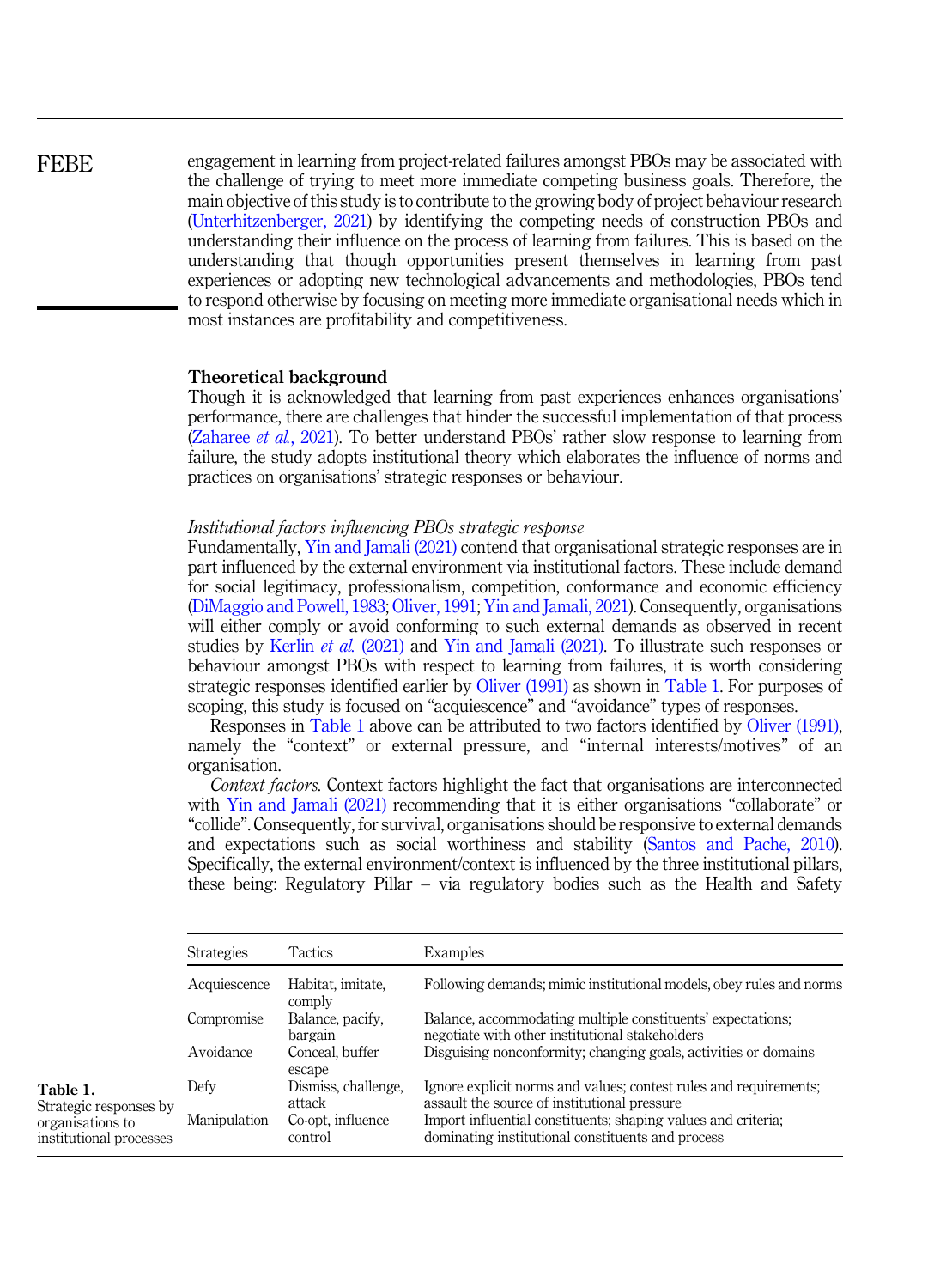Executive and government bodies demanding conformance to specifications and regulations; Normative Pillar – through professional bodies demanding good practice and Culturalcognitive Pillar – influence from peer PBOs and end users. In view of that, [Yin and Jamali](#page-11-0) [\(2021\)](#page-11-0) contend that organisations are faced with the challenge of institutional complexity leading to struggles such as profit maximisation versus social benefits.

Accordingly, though PBOs are expected to learn from failure, the external institutions expect them to deliver projects without any "failures" such as project delays. Hence, if a PBO experiences failure(s) on a project, it risks losing its competitiveness or "social worthiness". Therefore, PBOs may hide their failures in order for them to show "social worthiness" or "stability" and remain competitive. Consequently, the response to the sector's call for sharing and learning from past failures is "avoidance".

Internal demands. Institutionally, it is argued that organisations are interest-driven and endeavours to attain stability and legitimacy ([DiMaggio and Powell, 1983;](#page-10-0) [Oliver, 1991](#page-10-0); [Santos and Pache, 2010;](#page-10-0) [Yin and Jamali, 2021\)](#page-11-0). More recently, [Yin and Jamali \(2021\)](#page-11-0) contend that such varying interests or institutional logics include profit maximisation, value creation, social benefits, political control and public service. Yet, whilst PBOs may be pursuing internal organisational interests, the power to attain stability and legitimacy is associated with the external environment [\(Oliver, 1991](#page-10-0)). Consequently, though organisations may have motives that are socially motivated, in a not so explicit manner organisations tend to focus more on self-interest behaviour such as productivity and profitability ([Oliver, 1991\)](#page-10-0). Therefore, PBOs would rather engage less in learning or sharing failures since it is regarded as a non-revenue generating activity and a threat to their competitiveness.

#### PBOs and Maslow's hierarchy of needs

Unlike past studies that have identified specific strategic responses shown in [Table 1](#page-1-0), this study further analyses internal PBOs' demands that lead to a lack of engagement in learning from past failure. This is by considering [Maslow](#page-10-0)'s (1943) hierarchy of needs which highlights motivation as the underlying influence of human behaviour. In addition, past studies present learning from failure as a straightforward process by relying on past project reviews. Yet this study highlights the need to pay particular attention to vying institutional needs such as profitability, social legitimacy and competition. Worth stating is that there are several motivation theories. However, Maslow's theory was chosen based on its emphasis on an organisation/individual focusing on a present need to structure and organise their future activities. This aligns with this study's argument that faced with the desire to meet internal needs such as competitiveness and profitability, PBOs rarely engage in learning from failures. Additionally, [Bozyigit \(2021\)](#page-9-0) notes that Maslow's theory has similarities (and also serves as basis for understanding/developing other theories) with other motivation theories such as Herzberg's dual-factor theory and "existence, relatedness and growth" theory by [Alderfer \(1989\)](#page-9-0). Maslow's theory structured approach to needs [\(Bozyigit, 2021\)](#page-9-0) also serves as a guide in classifying contractors' vying needs.

Furthermore, though it is argued that Maslow'[s \(1943\)](#page-10-0) hierarchy of needs cannot be considered for"organisational" analysis, the study relies on two aspects. Firstly, the structure and features of PBOs and secondly, understanding whether organisational learning occurs via "individuals" or the "organisation". Therefore, of particular interest to this study is Gemünden et al.'s  $(2018)$  and [Miterev](#page-10-0) et al.'s  $(2017)$  inclusion of the "human resource" and "people", respectively, in the structure of PBOs. Thus, unlike the general perception of PBOs as organisations which deliver projects, the study agrees with Gemünden  $et al.'s$  [\(2018\)](#page-10-0) view of PBOs as a "premise" "where learning occurs". This also aligns with the metaphoric view of organisations as a "brain" and not necessarily a "machine" since learning takes place within them [\(Yeo, 2005\)](#page-11-0).

**Organisational** learning from failure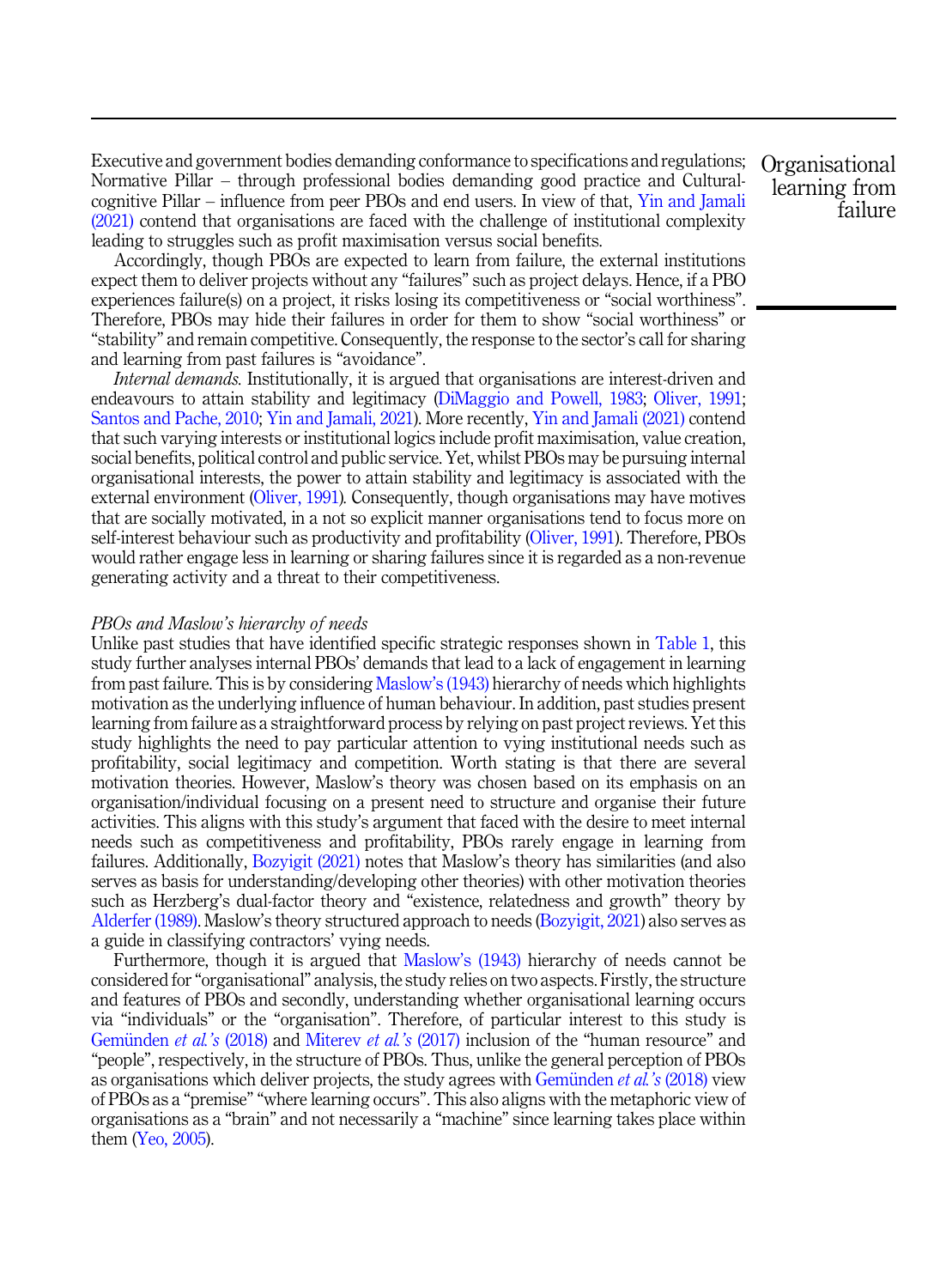In addition, this study contends that organisational learning can only be achieved through the collective learning of individuals by means of social interaction with those who posses the needed knowledge [\(Friedman](#page-10-0) et al., 2005; [Yeo, 2005](#page-11-0)). This aligns with scholars who appreciate the reciprocal interaction between the individuals and the environment/ organisation in the learning process ([Yeo, 2005\)](#page-11-0). This is because, it is almost impossible to imagine an organisation that exists without individual members and, for individuals to learn, the organisation should facilitate a conducive environment.

Thus, an organisation's behaviour towards learning is depicted via the collective response of its people or individual professionals working within construction PBOs. Therefore, this study applied Maslow's hierarchy of needs theory at the organisational level instead of the usual individual level based on the following two reasons. Firstly based on anthropomorphism, which associates humanlike behaviour to an organisation, in this case learning, and secondly the understanding that impacts on individuals reflects on an organisation ([Sharma and Lenka, 2019](#page-10-0)).

Organisational learning from failure and Maslow's hierarchy of needs. Though several definitions of organisational learning exist, this study subscribes to the view that organisational learning involves a process of learning from disturbances, errors or problems, evaluating past behaviours and reinverting new ones ([Sharma and Lenka,](#page-10-0) [2019\)](#page-10-0). Furthermore, this study focuses on learning from failure(s) instead of success, as these are typically solution-oriented and have more lasting influence, when compared with learning from success ([Madsen and Desai, 2010\)](#page-10-0). Yet, even with its supposed benefits such as innovation and competitiveness, recent studies show that organisations rarely engage in organisational learning from failure ([Zaharee](#page-11-0) et al., 2021).

To better understand some of the factors that may influence the low engagement in learning from failure-related incidents, [Maslow](#page-10-0)'s (1943) hierarchy of needs was adopted to act as an illustrative metaphor for the behaviour of organisations towards learning from failure. Specifically, Maslow's hierarchy of needs is used to make explicit internal organisational motives identified by [Oliver \(1991\)](#page-10-0) as one of the factors influencing strategic responses. Accordingly, it is argued that PBOs, though encouraged to learn from past project-related failures, there are seemingly internal needs that they focus on instead. In relation to organisational learning from failure, PBOs' internal needs are regarded as analogous to [Maslow](#page-10-0)'s (1943) needs and are elaborated as follows:

- (1) Physiological needs These are basic needs for existence. For people, they include food, shelter and water. If these are not met, other needs are pushed in the background with all immediate efforts and future orientation being centred on meeting these needs. For PBOs, it is theorised that"physiological needs" may be associated with the "need" to be competitive, "win and commence new projects" as the basis of present and future earnings and existence. Hence, the idea of learning may be rarely considered on par with these immediate needs. Failures may be hidden or not even realised in order to be "competitive" or acquire social worthiness and legitimacy ([Kuipers and Wolbers, 2021;](#page-10-0) [Zaharee](#page-11-0) et al., 2021).
- (2) Safety needs [Maslow](#page-10-0)'s (1943) examples include security, health, stability and safety. Here, one could associate PBOs' "safety needs" with "profitability" and "productivity". Hence, learning is rarely considered because PBOs focus more on "safety-seeking" and "profit-making" activities such as risk management and planning. Anything out of pattern, such as failure is unwelcome. Therefore, learning from failure is rarely considered, as it is perceived as an "unproductive" and "unprofitable" activity [\(RICS, 2016](#page-10-0)). Consequently, in order to remain competitive, PBOs present their firms or projects as being "profitable" even when their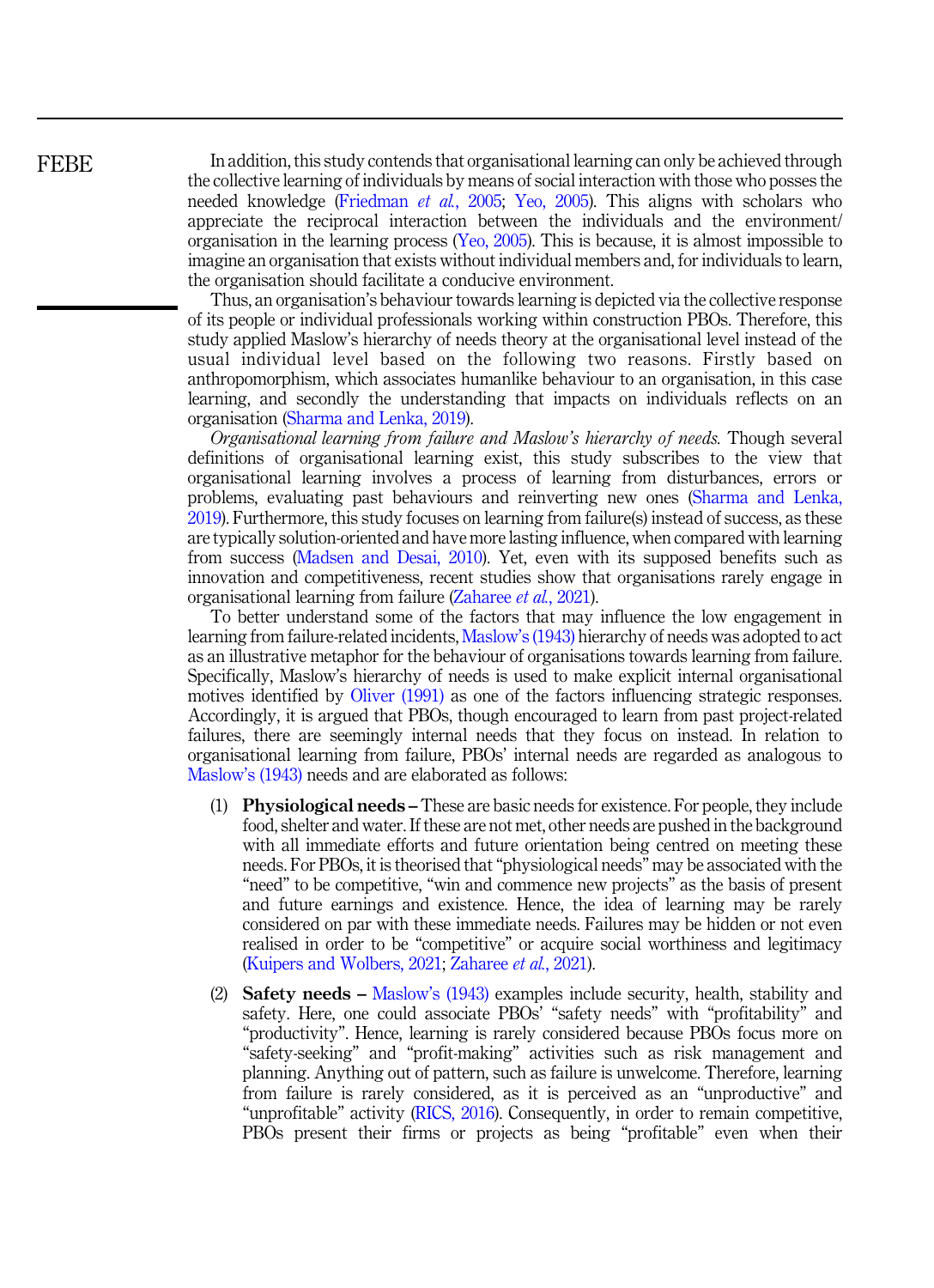"profitability" is "threatened". Such may only be noticed when a firm finally goes bust Organisational like recent prominent examples presented in the [NAO \(2020\)](#page-10-0) report.

- (3) Affiliation needs These are related to belongingness and friendship. In our study, this is associated with the need for "repeat business". Primarily, having been competitive and profitable, every PBO would value the opportunity of repeat business. However, experiencing or revealing failure during the project delivery process may be regarded as a threat to achieving the "affiliation need" of "repeat business". This also creates friction between sharing failures and social worthiness of an organisation which leads to taking defensive measures (mostly denying or externalising failure) referred to as "impression management" by [Kibler](#page-10-0) *et al.* (2021). This is in a bid to sustain the "repeat business" and in the long quest, maintain social worthiness and conformance.
- (4) Esteem needs Examples include one's self-esteem and respect, respect from others, reputation and recognition. The study associates "self-esteem" needs with "reputation" and "partnering". Trends of "reputation" and "recognition" may also be observed from PBOs' desire to be considered for sectoral awards. Faced with such a need, some PBOs may engage in "self-evaluation", which, essentially is learning. However, failures may be hidden or externalised to protect their "reputation". This is also in a bid to present a PBO as being "capable" and sustain its social worthiness. Such behaviour can be likened to "self-focused impression management" through self-enhancement and promotion [\(Kibler](#page-10-0) *et al.*, 2021).
- (5) Self-actualisation needs Examples include self-fulfilment and achieving one's potential. Since these vary depending on an individual as observed by scholars ([Alderfer, 1989;](#page-9-0) [Kaur, 2013](#page-10-0)), similarly, one PBO's "self-actualisation" varies from that of others. For scoping purposes, the study associates "self-actualisation" with organisational learning from past failures. It is argued that having established their "importance" or "reputation", PBOs may be willing to share their failures and show how they succeeded in challenging times. However, PBOs may equally hide their failures or externalise them since it may threaten their "self-actualisation" through defensive impression management practices ([Kibler](#page-10-0) *et al.*, 2021).

However, Maslow's theory should be used with caution since the theory has a number of limitations and does not apply to all situations. These include the hierarchical approach to motivation, the assumption that needs can be "fully satisfied" and a lack of empirical evidence for most of its conclusions [\(Alderfer, 1989;](#page-9-0) [Kaur, 2013\)](#page-10-0). [Kaur \(2013\)](#page-10-0) adds that the theory assumes as though actors and the environment are the same which is not the case in a project setting since PBOs and projects are unique.

#### Research methods

An exploratory approach was adopted involving 18 semi-structured interviews with a purposively selected range of construction professionals including designers, planners, directors and quantity surveyors (shown in [Table 2](#page-5-0)). In order to cover participants in different and distant locations, the study adopted both face-to-face and virtual interviews. For consistency, participants were asked the same standard questions with responses being audio-recorded and reflective notes being taken throughout.

Realising the sensitive nature of failure with participants not being keen to openly engage in sharing failure-related information, the study also adopted a snowball sampling approach. This was by gaining trust from initial participants/contacts who further recommended other possible participants who were then vetted for suitability. After 18 interviews were

learning from failure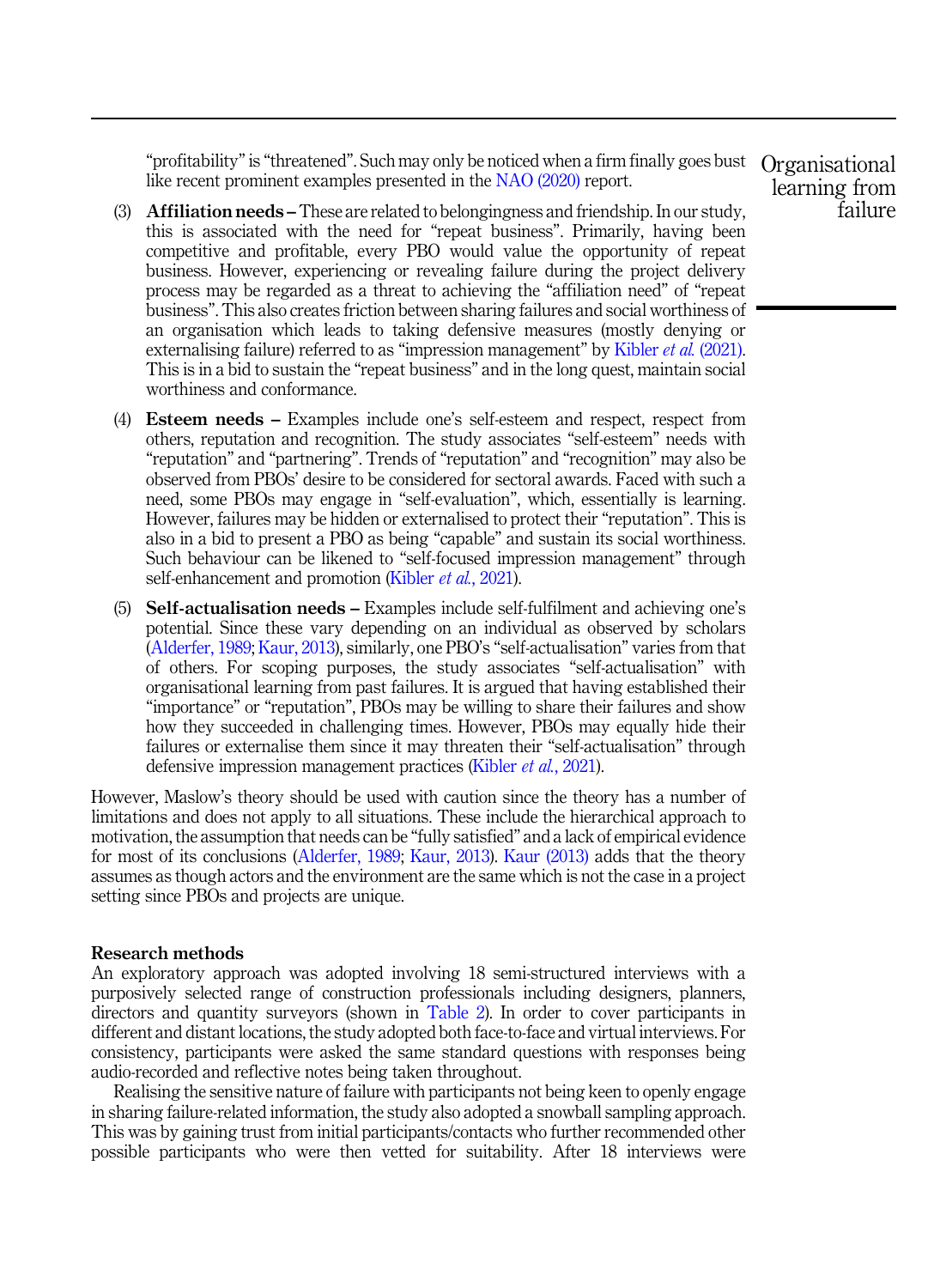<span id="page-5-0"></span>

| <b>FEBE</b>         | Participants   | Experience      | Interview type | Job function                  | Company size      |
|---------------------|----------------|-----------------|----------------|-------------------------------|-------------------|
| Table 2.            | Participant 1  | $10-19$ years   | Face-to-face   | Director                      | 1-49 employees    |
|                     | Participant 2  | $10-19$ years   | Virtual        | Director                      | $250 +$ employees |
|                     | Participant 3  | $30+$ vears     | Face-to-face   | Civil Engineer                | $250+$ employees  |
|                     | Participant 4  | $10-19$ years   | Face-to-face   | <b>Electrical Engineer</b>    | 50-249 employees  |
|                     | Participant 5  | $30+$ vears     | Face-to-face   | Project Planner               | $250+$ employees  |
|                     | Participant 6  | $20 - 29$ vears | Face-to-face   | Project Manager               | $250+$ employees  |
|                     | Participant 7  | $30+$ vears     | Face-to-face   | <b>Environmental Engineer</b> | 1-49 employees    |
|                     | Participant 8  | $30+$ vears     | Virtual        | Director                      | $250 +$ employees |
|                     | Participant 9  | $10-19$ years   | Face-to-face   | Director                      | $250+$ employees  |
|                     | Participant 10 | $20 - 29$ vears | Face-to-face   | Director                      | $250+$ employees  |
|                     | Participant 11 | $20 - 29$ vears | Face-to-face   | Project Manager               | $250 +$ employees |
|                     | Participant 12 | $30+$ vears     | Virtual        | Regional Manager              | $250+$ employees  |
|                     | Participant 13 | $10-19$ years   | Virtual        | Social Value Manager          | $250+$ employees  |
|                     | Participant 14 | $20 - 29$ vears | Virtual        | Civil Engineer                | $250+$ employees  |
|                     | Participant 15 | $10-19$ years   | Virtual        | Civil Engineer                | 1–49 employees    |
| Summary of research | Participant 16 | $20 - 29$ vears | Virtual        | Regional Manager              | $250+$ employees  |
| participants'       | Participant 17 | $10-19$ years   | Virtual        | Commercial Manager            | $250 +$ employees |
| information         | Participant 18 | $20 - 29$ years | Virtual        | Project Manager               | $250+$ employees  |

conducted, data saturation was seemingly achieved as limited new information/insights were generated from the latter interviews ([Bryman, 2012](#page-9-0)).

Data were then analysed using thematic analysis [\(Bryman, 2012](#page-9-0)). Maslow'[s \(1943\)](#page-10-0) hierarchy of needs was identified as the main themes of needs within PBOs. Considering [Bryman \(2012\),](#page-9-0) the data analysis process involved the following activities. The first stage involved transcription of interviews using NVivo 12. The second stage involved thematic data analysis involving the following steps: rereading the transcript to extract themes; data reduction (summarising and grouping the themes); relating the themes with literature; and data interpretation and discussion. From a philosophical point of view, an interpretivism epistemological stance was adopted since it aligns with the subjective nature of failure and the following two reasons as observed by [Bryman \(2012\)](#page-9-0). Firstly, interpretivism does not take a realist approach which argues that there is a "reality" out there to be captured. Secondly, from an interpretivist's perspective, reality is dependent on the members being interviewed and their social setting. Subsequently, PBOs' reality of organisational learning from failure is influenced by the struggle between "internal needs" and the "external pressure".

#### Findings and discussions

The initial findings are based on responses to the following questions employed in the semistructured interviews: (1) What is project failure? (2) How do you measure project failure? and (3) What are the barriers to organisational learning from failure?

#### Definition and measurement of failure

Though participants had variously identified low levels of client satisfaction, by not meeting project objectives (which highlights the external/context demands), when defining and measuring project failure the emphasis for PBOs was placed on "profitability" and "productivity". Participant 17 indicated that a failed project is "any project that makes a loss." And any project that does not meet the client's brief". Similarly, Participant 11 emphasised that "the success of a project, is 'have you actually made some money' ... you could be success for your client, [but if] you have not made any money, so you would [only] be a success in your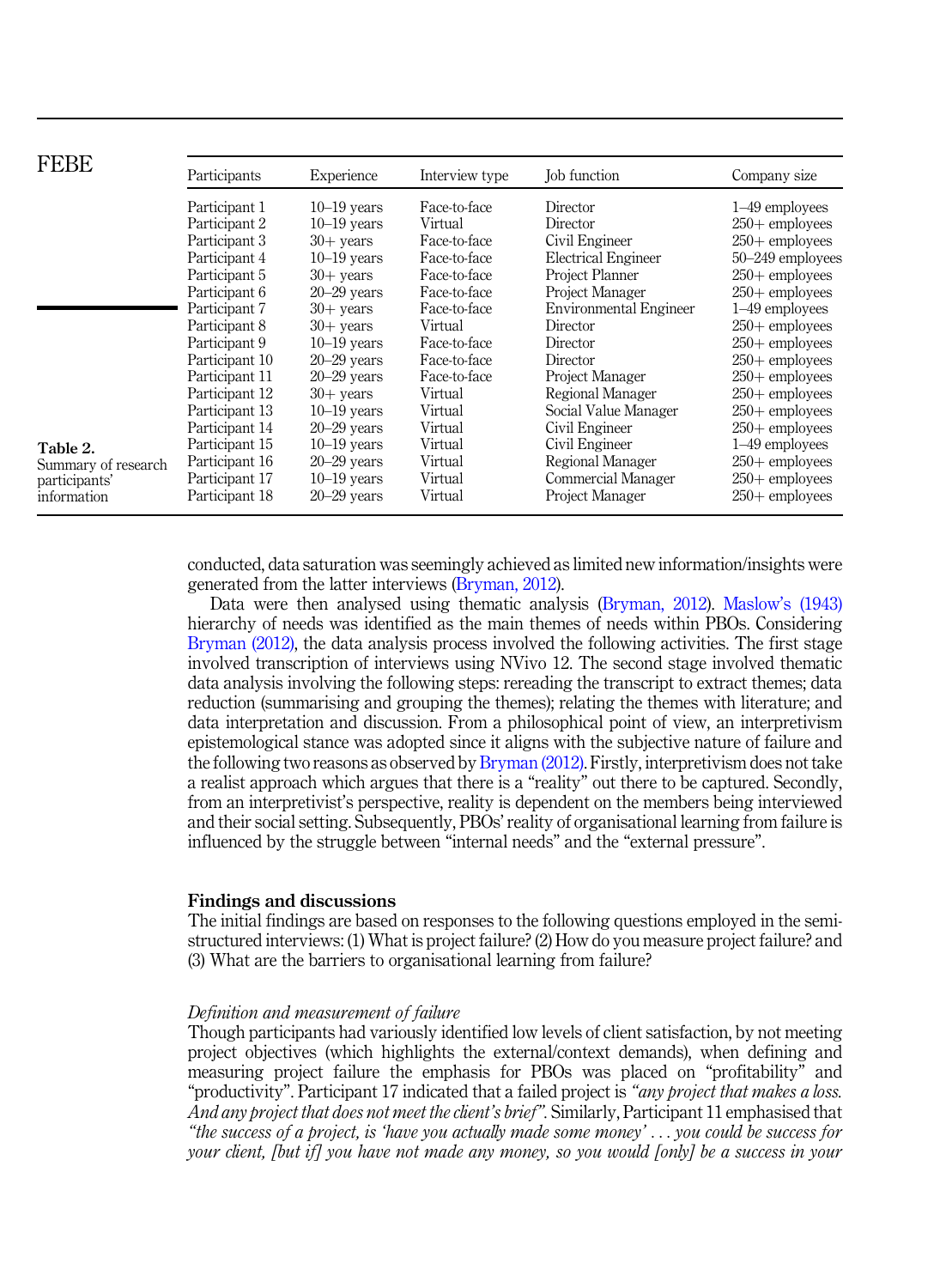client's eye, but you would not be very successful, in our MD's [managing director's] mind". This illustrates the struggle between context needs and the internal organisation needs as observed by [Santos and Pache \(2010\).](#page-10-0)

Accordingly, to identify other needs within a PBO, the following "Maslowesque"themes of PBOs' "needs" around organisational learning from instances of project failure have been identified. However, it is worth noting that, and as a limitation of Maslow's theory, the listed themes are non-linear since there is no clear distinction when transitioning from "unsatisfied" to "satisfied" ([Alderfer, 1989;](#page-9-0) [Kaur, 2013](#page-10-0)).

# Theme  $1$  – physiological needs – competitiveness and starting a new project(s)

PBO's physiological needs have been associated with "competitiveness" and "starting new projects" which may distract them from capturing and sharing lessons from project-related failures. For instance, Participant 1 indicated that as a barrier to learning "it's usually time pressures, that is the biggest thing ... as soon as you finish one project you are straight to the next one". The focus on competitiveness was also cited by Participant 2 and the [RICS \(2016\)](#page-10-0) in that openly discussing failures risks damaging their competitiveness. Similarly, Participant 11 reasons that (sic) " $\dots$  we do not want to share any failures as such with any of our competitors either to be fair".

From an institutional perspective, the process of learning from failure is affected by PBOs' need to respond to social worthiness, legitimacy and conformance [\(Oliver, 1991\)](#page-10-0). In such instances, failures are hidden and lessons are rarely shared with a lack of reflection on past projects for purposes of learning due to the "need" to commence new projects or demonstrate "social worthiness". This also aligns with other studies which also observe similar defensive responses to failure in order to present a better image of themselves or sustain their legitimacy ([De Keyser](#page-10-0) et al., 2021; [Kibler](#page-10-0) et al., 2021; [Zaharee](#page-11-0) et al., 2021).

#### Theme  $2$  – the safety needs – focus on profitability and productivity

Amongst PBOs, "safety needs" are associated with "profitability" and "productivity" or "finishing the task at hand". Participant 5 echoed that "when you watch construction in practice, it's always the pressure of what's happening now  $\ldots$  the constant pressure to be working, to be seen to be moving". This may be associated with PBOs focusing on "productivity" in order to claim against the contract sum. In addition, PBOs also respond to the external pressure from the regulatory pillar in the form of time constraint as per the contract [\(RICS, 2016\)](#page-10-0). The safety need in the form of"profitability" can also be observed from the response of Participant 5 to causes of failure that "it's the low profits; not allowing investments in the systems to improve ...". Learning in some PBOs with such orientation is therefore seen as an opportunity cost, because of loss of time. If learning is to be done, certain PBOs may only consider free training as observed by Participant 7 that "*if somebody wanted* to go and do something [learning], they always get to go if there is a bursary or it's free". Similarly, Participant 18 indicated that "learning from failure does not pay the bills" as one of the reasons for the less engagement in organisational learning from failures which is regarded as "unproductive" or "unprofitable". This also aligns with the RICS' [\(2016\)](#page-10-0) findings that PBOs rarely engage in lessons learnt event since they do not generate revenue.

Besides that, Participant 7 indicated that they may engage in continuous professional development and professional body related training which also shows a response to the external pressure from the normative pillar. Thus, instead of focusing on learning from failures, more time and efforts are spent on risk management and planning so that there is a continuous flow of work to meet the safety needs of"profitability" and "productivity" in a bid to achieve "stability".

**Organisational** learning from failure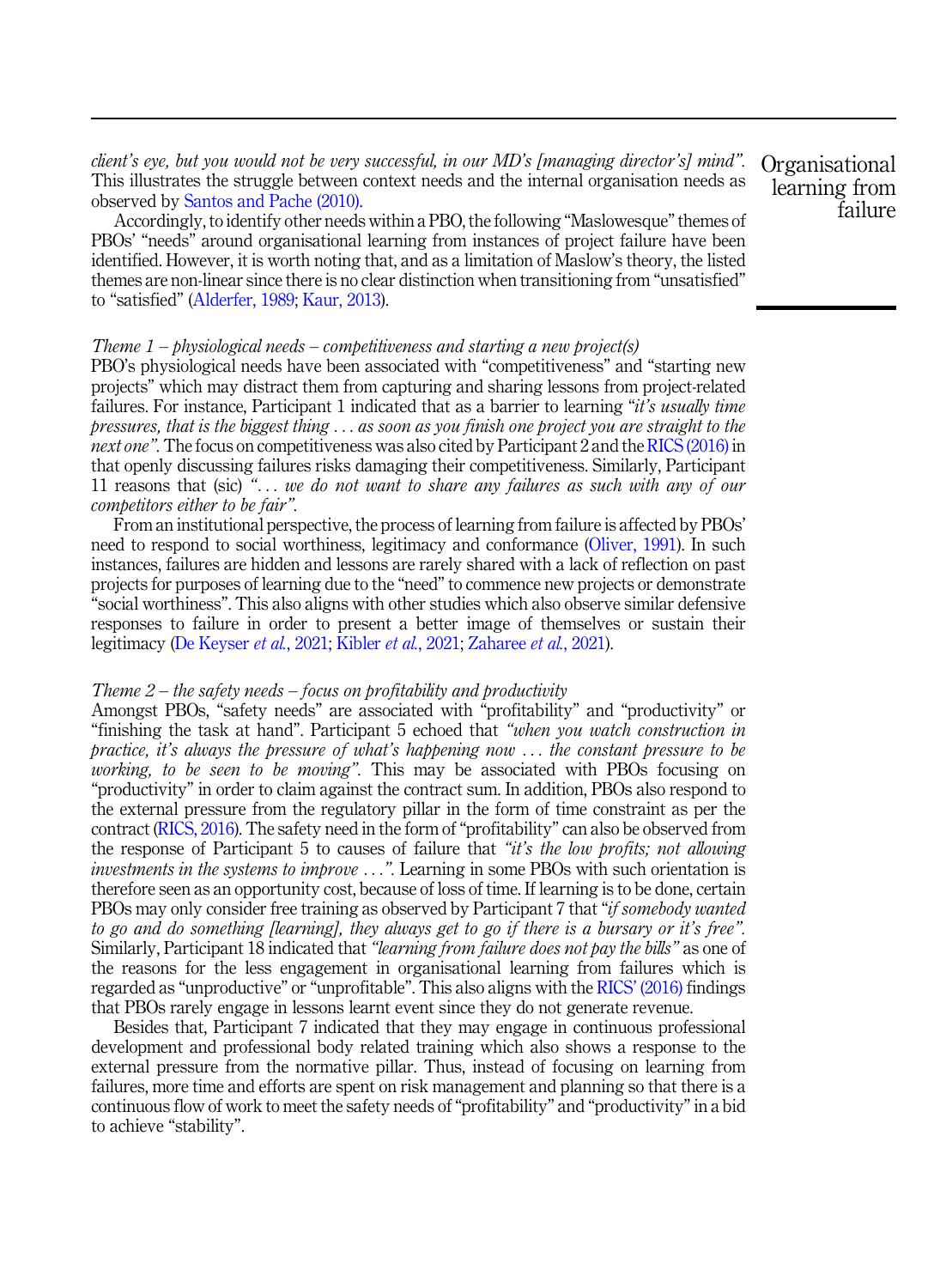#### Theme  $3$  – affiliation needs – repeat business

Affiliation needs are associated with repeat business since PBOs also regard project failure as a lack of "repeat business". Elaborately, Participant 14 in response to how they measure failure indicated that "Repeat business of course, getting certain works from the same client  $\dots$ definitely is a success factor". Similarly, Participant 16 observed that "the ultimate success for us as a business is getting repeat business with a client ...". However, with the focus on "repeat" business", PBOs may not freely discuss failure in order to remain in good standing with the client for"repeat business" opportunities by ending a project on a good note. This aligns with the [RICS \(2016](#page-10-0), p. 10) findings that in construction "Meeting the client is more about impressing them than dwelling on problems and can be a great exercise in self-promotion". Consequently, failures may be hidden or externalised which hinders possibilities of learning from such failures. Such response to failure may also be associated with what [Schwarz](#page-10-0) et al. [\(2021\)](#page-10-0) term as "voluntaristic" perspective which regards failures as terminal and should be avoided.

#### Theme 4 – self-esteem needs – reputation and partnering need

Self-esteem needs are associated with PBOs' "reputation" and "partnering". Therefore, PBOs may engage in self-reflection and where possible, learn from past failures in order to improve their reputation and partnering opportunities. Project failure or success is also measured against being awarded or recognised through industry awards. For instance, Participant 6 echoed that on a "... successful project ... obviously you get testaments of the client, we also put projects forward for awards, successful ones".

Though learning by observing other competitors' failures may be practised (through case studies as indicated by Participant 14), most PBOs may focus on "best practice" and "legislation" related learning, which requires conformance and professionalisation of practices [\(DiMaggio and Powell, 1983\)](#page-10-0), instead of lessons from failures. For instance, Participant 8 indicated that departmental learning follows legislation or best practice needs while Participant 6 indicated quality and environment ISO certification. On the contrary, this may hinder the process of learning from failure. This is because PBOs may not share their own failures in fear of harming their reputation since that may show a lack of"good practice" within the firm. This aligns with "impression management" tendencies (excuses and externalisation of failure) observed by [Kibler](#page-10-0) *et al.* (2021) in order to maintain their reputation.

#### Theme 5 – self-actualisation needs – the learning and sharing of failures needs

The typical theoretical argument is that a PBO, having met its other competing needs, may now feel that it can openly share its failures and lessons as competitiveness is not threatened. Such a state can be likened to a "Show" or "Demonstrative Impression Management" response to failure where there is full disclosure of failure-related information ([Kibler](#page-10-0) *et al.*, [2021\)](#page-10-0). The interviews provided some evidence of this happening, albeit infrequently. Participant 17 indicated that their company is receptive to being told by subcontractors when they have failed, and equally in turn, have encouraged them to be open about their failures. To support such learning, a PBO may have also built internal systems for learning from failure which enables the identification and sharing of failure lessons (Participant 8). However, the danger at this stage is that a PBO may be overconfident, and may not consider learning from other PBO's failures by believing in their own systems (Participant 11). In such cases, it may even be difficult to anticipate failures, at least accept them when they occur. Hence, the very response to good practice, in institutionalisation, decouples the organisation from reviewing and learning from other players making it vulnerable to failure ([Oliver, 1991\)](#page-10-0). This may lead an organisation succumbing to what is referred to as the "success paradox" ([De Keyser](#page-10-0) *et al.*, [2021\)](#page-10-0). This is a situation where "leading or successful organisations" with good practice (in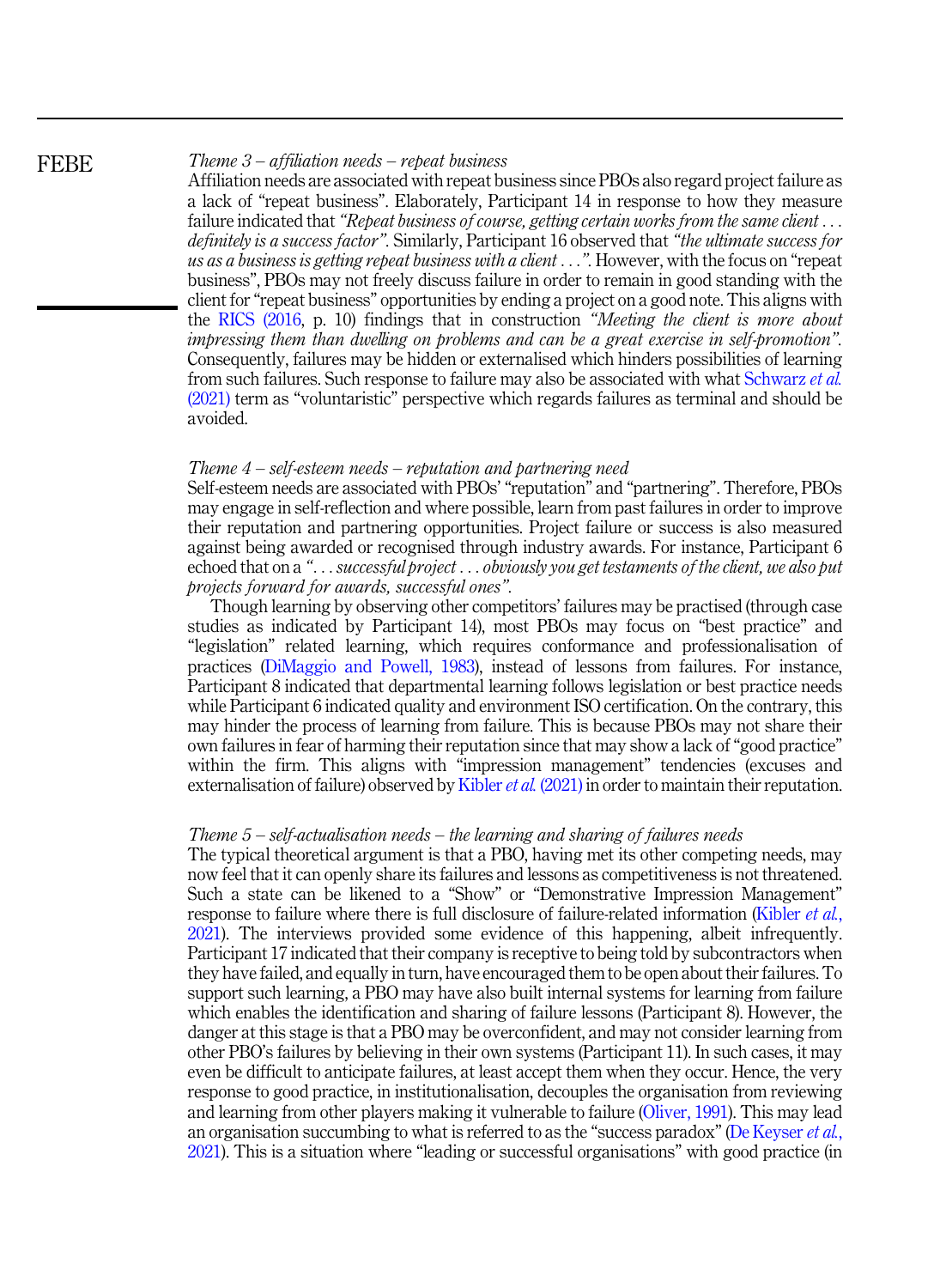"project management" and "risk management") may be blinded by their own success and Organisational may not consider learning from other firms' failures.

However, considering Maslow'[s \(1943\)](#page-10-0) assumption that 100% self-satisfaction is not possible to attain or measure and [Alderfer](#page-9-0)'s (1989) argument that when the higher level needs are met, one will spend twice as much energy on meeting the lower needs, it can be argued that "profitability" and "productivity" remain a perennial focus among PBOs regardless of their present needs. Hence, more resources and time on a project may be dedicated to being "productive" instead of learning.

#### Discussion

In a bid to improve project performance, organisations are being encouraged to learn from past failures ([RICS, 2016;](#page-10-0) [Zaharee](#page-11-0) *et al.*, 2021). However, the collective belief among PBOs is that sharing failure lessons affects their competitiveness negatively. Thus, the study suggests that in order to encourage PBOs to learn from their past failures and share them sector-wide, it is worth highlighting how engaging in learning from failures will improve performance instead of it being a threat to their competitiveness or social worthiness. For instance, Participants 2 and 14 reason that lessons learnt from past failures improve their bidding or competitiveness by demonstrating how they handled past projects. Similarly, the [RICS \(2016\)](#page-10-0) observes that lessons learnt from past projects improve the delivery and performance of future projects while [Zaharee](#page-11-0) et al. (2021) reasons that learning from failure improves innovation.

On the contrary, such benefits of lessons from failure are never realised since PBOs succumb to institutional pressures as observed by [Oliver \(1991](#page-10-0), p. 149) that "... *institutional* theory illustrates how the exercise of strategic choice may be pre-empted when organizations are unconscious of, blind to, or otherwise take for granted the institutional processes to which they adhere". This has seen PBOs focusing more on good practice or methodologies from professional bodies without appreciating the value of learning from failures and at times experiencing similar failures.

Additionally, this study agrees with [Friedman](#page-10-0) et al. (2005), who argue against utopian approaches to learning which simplify learning by encouraging the use of technology. Evidently, the needs that PBOs try to meet internally versus the external institutional pressure demonstrate only one aspect of the dynamic and complex nature of learning from project failures [\(Oliver, 1991](#page-10-0); [Santos and Pache, 2010](#page-10-0)). Therefore, for effective learning from failure, socio-economic, cultural and political factors should be considered. See the findings summarised in [Supplementary 1](#page-11-0) Table which highlights a focus on profitability, competitiveness and productivity. This aligns with Dekker'[s \(2013\)](#page-10-0) argument that focusing on profit is one of the key factors that lead to a drift in failure. [Dekker \(2013](#page-10-0), p. 245) adds that failure occurs "While pursuing success in a dynamic, complex environment with limited resources and multiple goal conflicts, a succession of small, everyday decisions eventually produced breakdowns on a massive scale".

Therefore, in order to encourage learning from failures, this study argues that PBOs' profitability should be among the key performance indicators of a project. This is because PBOs rarely engage in learning due to focusing on their supposedly "safety" needs of "productivity" and "profitability" which also leads to failure. Therefore, in cases where PBOs' "safety needs" and other needs are met, they may fully focus on meeting the client's needs and may feel "safe" to learn from their failures and share their lessons openly. In addition, the study agrees with Participant 5 reasoning that clients need to stop "*pressurising people from* the top, and just trying to get them to cut costs, [to instead thinking] I want them to do it by being more efficient and more effective because I can get a better product and I will get more for less".

learning from failure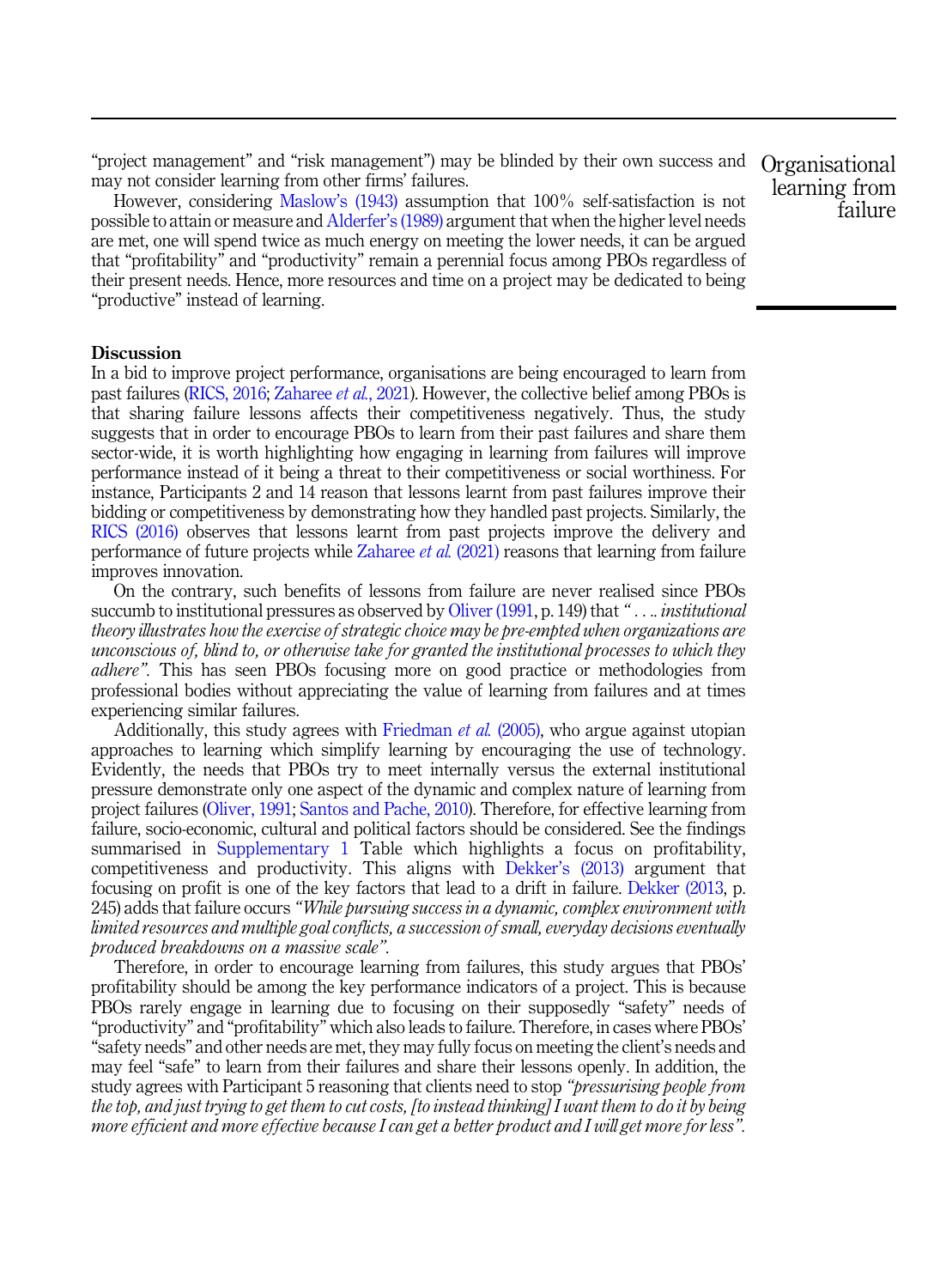<span id="page-9-0"></span>In summary, by considering [Maslow](#page-10-0)'s (1943) hierarchy of needs, PBOs' vying needs in relation to learning from failure are grouped in three categories: "Social – reputation, networking, partnering, repeat business"; "Economic – profitability and productivity" and "Company Goals – learning from failure and competitiveness ". See [Supplementary 2](#page-11-0) Table for details. From an institutional point of view, this illustrates how PBOs struggle to balance learning from past failures with the two aspects of social worthiness and stability or profitability. For instance, in trying to achieve social worthiness through "reputation" and "partnering", failures are hidden or not shared. Equally, in pursuit of stability in the form of productivity and profitability, PBOs engage more in continuous work or pursue future works as opposed to learning from past projects and failures.

# Conclusions and recommendations

The study establishes that besides learning from past failures, PBOs are faced with the following vying needs which should be addressed for effective learning from failure: "competitiveness", "profitability and productivity", "repeat business", "reputation and partnering" and "self-actualisation" in learning from failure (the ability to learn and share the failure lessons). This is because PBOs are required to respond to the external pressures which mostly call for legitimacy, compliance and stability in their operations which are also driven by project constraints. Since there are several other demands that PBOs aspire to achieve such as sustainability, innovation and proficiency in project and risk management, the identified needs are not exhaustive.

The findings are limited based on the small number of participants and realising the limitation of Maslow's approach of uniformity of needs and situations. Nevertheless, besides highlighting the institutional influence on learning from failure, the findings also assist in understanding the challenges and context that may lead to PBOs' slow adoption or response to external demands such as adopting new regulations and practices. This is because PBOs are more focused on meeting their internal needs such as profitability, productivity and competitiveness. Therefore, the implication for actors (including policymakers) within the construction industry is that for successful adoption and implementation of new regulations or methodologies, there has to be a balance between external demands and internal needs of PBOs. Consequently, instead of simply viewing project success via meeting the client's needs, the findings demonstrate that PBOs' profitability (and other needs) should be part of the success criteria. Therefore, instead of considering learning from project-related failure as a competing need, it must be regarded as an opportunity for satisfying these very needs. With regard to future studies, the findings reveal that the influence of institutions and norms on learning within the construction sector is rarely considered. Instead, organisations are more focused on internal technological and strategic mechanisms ([Morris and Geraldi, 2011\)](#page-10-0). [Unterhitzenberger \(2021\)](#page-10-0) also notes that studies at this level (organisational) mostly focus on individuals and teams. Hence, future studies should take a wider context (sectoral level) of learning from failure by discussing the influence of institutions on the learning process.

# References

Alderfer, C.P. (1989), "Theories reflecting my personal experience and life development", The Journal of Applied Behavioral Science, Vol. 25 No. 4, pp. 351-365.

- Bozyigit, S. (2021), "Evaluation of maslows hierarchy of needs theory within the context of COVID-19 pandemic", Understanding the Consumer Behaviour during Covid, Tarsus, Akademysan, pp. 51-68.
- Bryman, A. (2012), Social Research Methods, 4th ed., Oxford University Press, Oxford.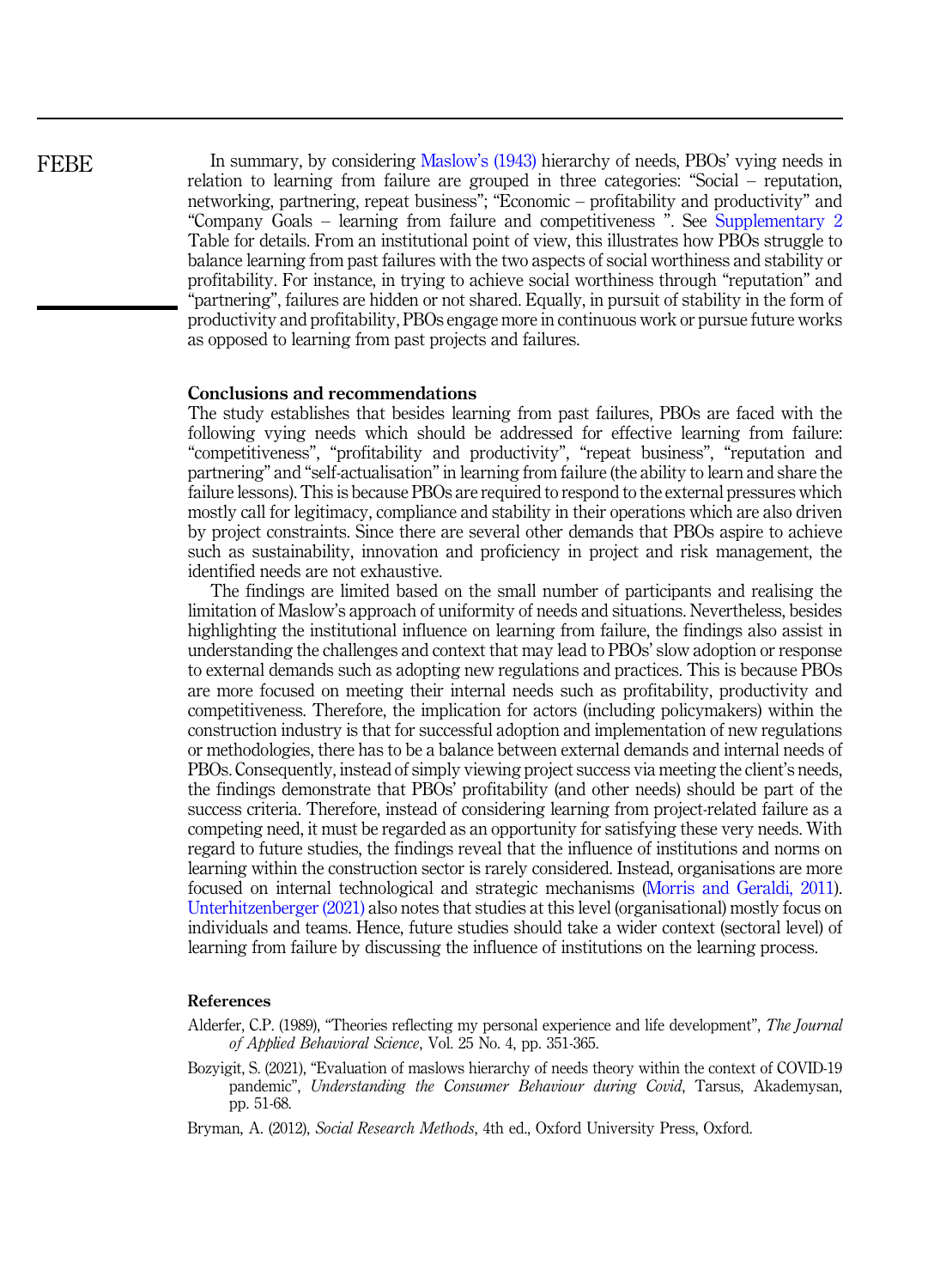- <span id="page-10-0"></span>De Keyser, B., Guiette, A. and Vandenbempt, K. (2021), "On the dynamics of failure in organizational change: a dialectical perspective", Human Relations, Vol. 74 No. 2, pp. 234-257. doi: [10.1177/](https://doi.org/10.1177/0018726719884115) [0018726719884115.](https://doi.org/10.1177/0018726719884115)
- Dekker, S.W.A. (2013), "Drifting into failure: complexity theory and the management of risk", in Banerjee, S. (Ed.), Chaos and Complexity Theory for Management: Nonlinear Dynamics, pp. 241-253.
- DiMaggio, P.J. and Powell, W.W. (1983), "The iron cage revisited: institutional isomorphism and collective rationality in organizational fields", American Sociological Review, Vol. 48 No. 2, pp. 147-160.
- Friedman, V.J., Lipshitz, R. and Popper, M. (2005), "The mystification of organizational learning", Journal of Management Inquiry, Vol. 14 No. 1, pp. 19-30.
- Gemünden, H.G., Lehner, P. and Kock, A. (2018), "The project-oriented organization and its contribution to innovation", *International Journal of Project Management*, Vol. 36, pp. 147-160.
- Kaur, A. (2013), "Maslow's need hierarchy theory", Maslow's Need Hierarchy Theory: Applications and Criticisms, Vol. 3 No. 10, pp. 1061-1064.
- Kerlin, J.A., Peng, S. and Cui, T.S. (2021), "Strategic responses of social enterprises to institutional pressures in China", Journal of Asian Public Policy, Vol. 14 No. 2, pp. 200-224, doi: [10.1080/](https://doi.org/10.1080/17516234.2020.1848249) [17516234.2020.1848249.](https://doi.org/10.1080/17516234.2020.1848249)
- Kibler, E., Mandl, C., Farny, S. and Salmivaara, V. (2021), "Post-failure impression management: a typology of entrepreneurs' public narratives after business closure", *Human Relations*, Vol. 74 No. 2, pp. 286-318, doi: [10.1177/0018726719899465.](https://doi.org/10.1177/0018726719899465)
- Kuipers, S. and Wolbers, J. (2021), "Organizational and institutional crisis management", Oxford Research Encyclopedia of Politics, Vol. 2021 No. March, pp. 1-27, doi: [10.1093/acrefore/](https://doi.org/10.1093/acrefore/9780190228637.013.1611) [9780190228637.013.1611.](https://doi.org/10.1093/acrefore/9780190228637.013.1611)
- Madsen, P.M. and Desai, V. (2010), "Failing to learn? the effects of failure and success on organizational learning in the global orbital launch vehicle industry", Academy of Management Journal, Vol. 53 No. 3, pp. 451-476.
- Maslow, A.H. (1943), "A theory of human motivation", Psychological Review, Vol. 50, pp. 370-396, doi: [10.4324/9781912282517](https://doi.org/10.4324/9781912282517).
- Miterev, M., Mancini, M. and Turner, R. (2017), "Towards a design for the project-based organization", International Journal of Project Management, Vol. 35 No. 3, pp. 479-491.
- Morris, P.W.G. and Geraldi, J. (2011), "Managing the institutional context for projects", *Project* Management Journal, Vol. 42 No. 6, pp. 20-32.
- NAO (2020), Investigation into the Rescue of Carillion's PFI Hospital Contracts, National Audit Office, London.
- Oliver, C. (1991), "Strategic responses to institutional processes", Academy of Management Review, Vol. 16 No. 1, pp. 145-179, doi: [10.5465/amr.1991.4279002.](https://doi.org/10.5465/amr.1991.4279002)
- RICS (2016), Lessons Learned RICS Guidance Note, Global, RICS Guidance Note, London, doi: [10.4324/](https://doi.org/10.4324/9781315769363-25) [9781315769363-25.](https://doi.org/10.4324/9781315769363-25)
- Santos, F. and Pache, A.-C. (2010), "When worlds collide: the internal dynamics of organisational response to conflicting institutional demands", Academy of Management Review, Vol. 35 No. 3, pp. 455-476.
- Schwarz, G.M., Bouckenooghe, D. and Vakola, M. (2021), "Organizational change failure: framing the process of failing", Human Relations, Vol. 74 No. 2, pp. 159-179, doi: [10.1177/0018726720942297](https://doi.org/10.1177/0018726720942297).
- Sharma, S. and Lenka, U. (2019), "How organizations learn: models uncovering the black box", Development and Learning in Organizations, Vol. 33 No. 1, pp. 20-23.
- Unterhitzenberger, C. (2021), "Project management journal special issue on project behavior editorial", Project Management Journal, Vol. 52 No. 6, pp. 527-530.

Organisational learning from failure